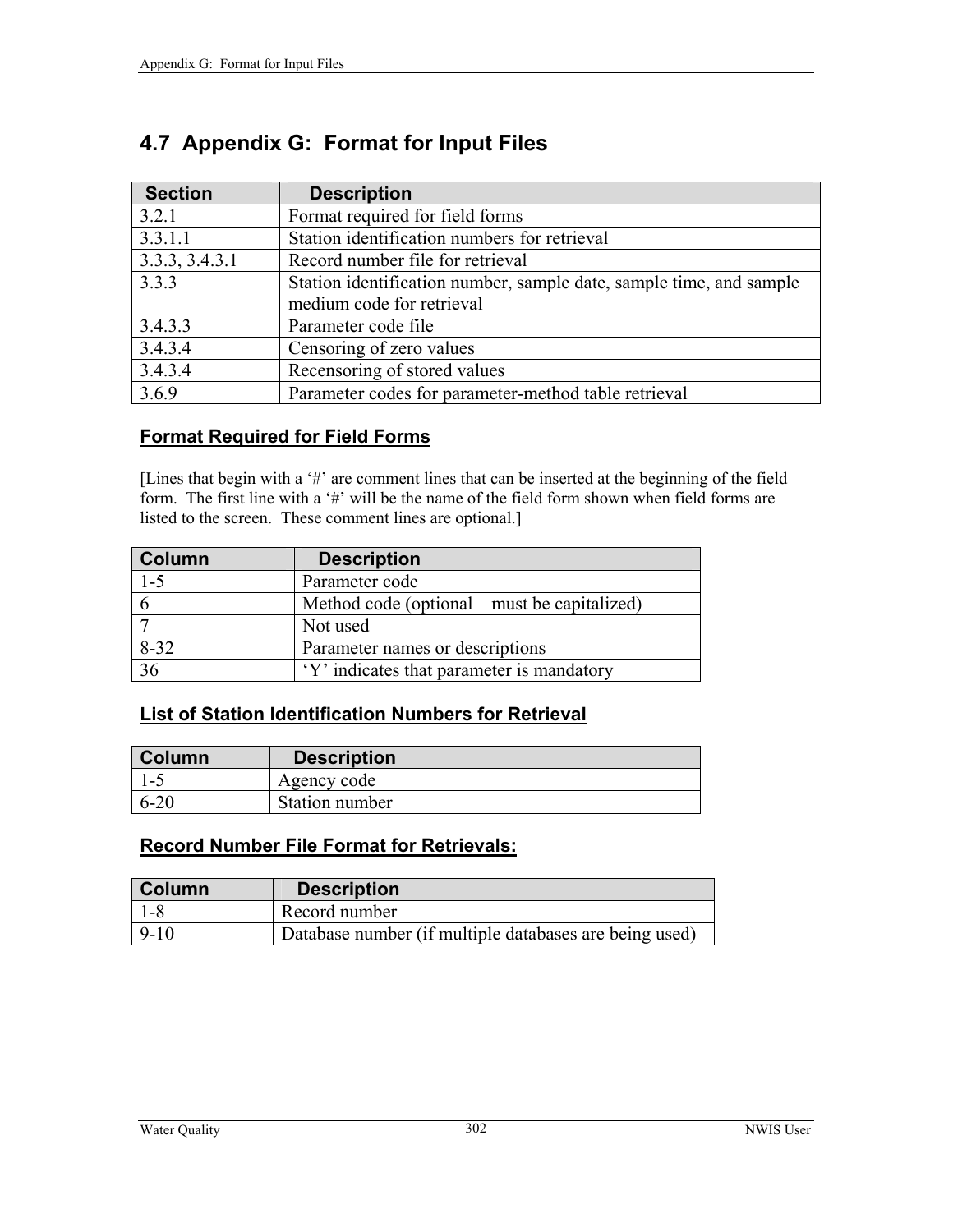|                           | List of Station Identification Number, Sample Date, Sample Time, and |
|---------------------------|----------------------------------------------------------------------|
| <b>Sample Medium Code</b> |                                                                      |

| <b>Column</b> | <b>Description</b>            |
|---------------|-------------------------------|
| $1 - 5$       | Agency code                   |
| $6 - 7$       | [not used]                    |
| $8-22$        | <b>Station number</b>         |
| $23 - 46$     | Sample date                   |
| $23 - 26$     | Begin year (YYYY)             |
| 27-28         | Begin month (MM)              |
| 29-30         | Begin day (DD)                |
| $31 - 34$     | Begin time (2400 hour system) |
| $35 - 38$     | End year (YYYY)               |
| 39-40         | End month (MM)                |
| $41 - 42$     | End day (DD)                  |
| $43 - 46$     | End time (2400 hour system)   |
| 47            | Medium code                   |

# **Parameter Code File**

| <b>Column</b> | <b>Description</b>         |
|---------------|----------------------------|
| 1-5           | Parameter code             |
|               | Method code (if needed)    |
| '-80          | Parameter name (if needed) |

## **Format of File for Censoring of Zero Values**:

| <b>Column</b>  | <b>Description</b> |
|----------------|--------------------|
| $\blacksquare$ | Parameter code     |
| $6 - 14$       | Recensoring value  |

## **Format of File for Recensoring Information:**

| <b>Column</b> | <b>Description</b>      |
|---------------|-------------------------|
| ارجا          | Parameter code          |
|               | Method Code (if needed) |
|               | Recensoring value       |